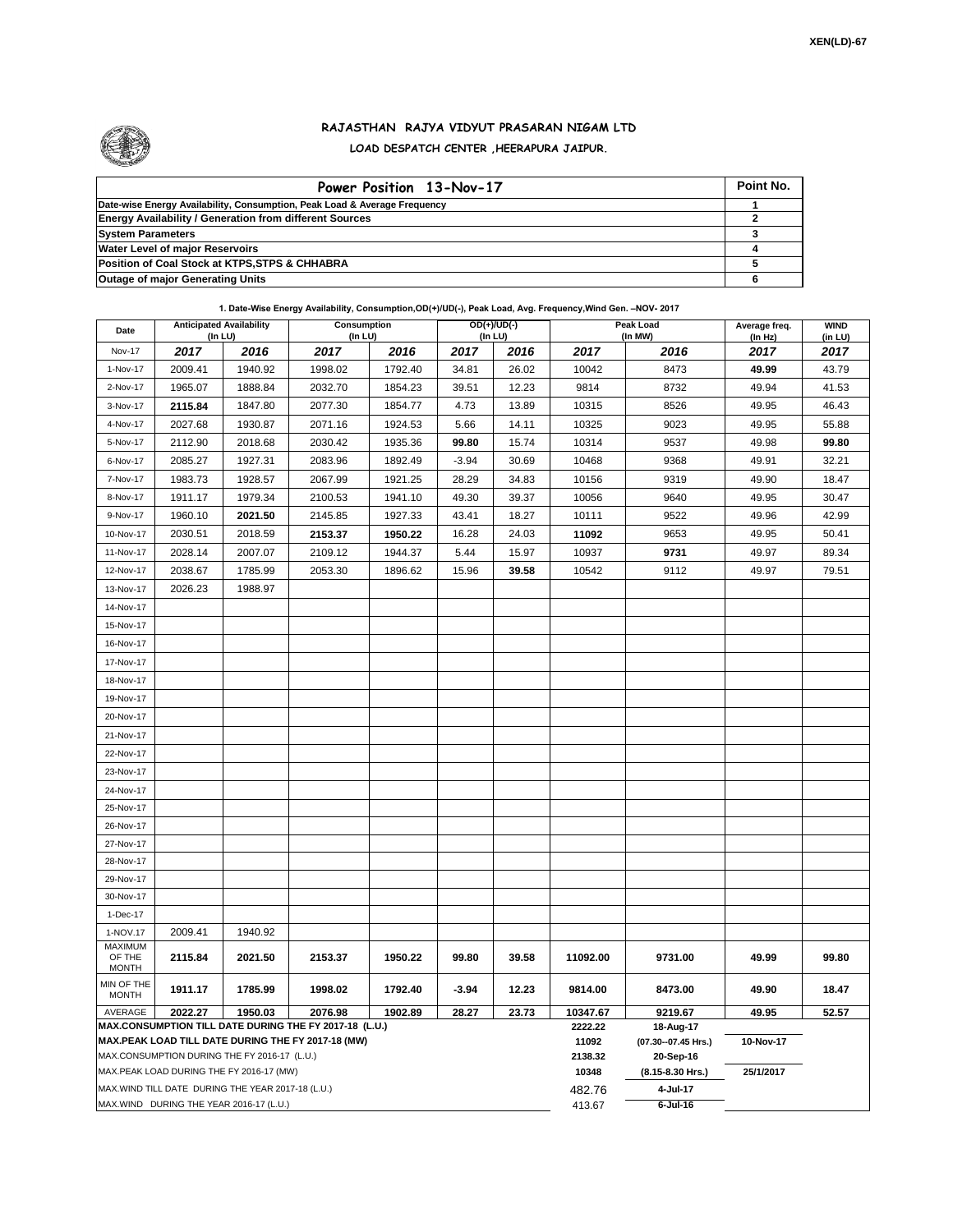## **2.Anticipated Availability/Generation From Different Sources**

**XEN(LD)-68**

|                   | $n = n - n$<br>(In LU)                                     |                   |                  |                  |                    |                   |                   |                     |                    |                    |  |
|-------------------|------------------------------------------------------------|-------------------|------------------|------------------|--------------------|-------------------|-------------------|---------------------|--------------------|--------------------|--|
| S.No.             | Sources Available to Rajasthan /                           | Prior             | Prior            | Actual           | Prior              | Prior             | Actual            | Prior               | Prior              | <b>Actual</b>      |  |
|                   | Installed Capacity as on 30.09.2016                        | assessment        | assessment       | Energy           | assessment         | assessment        | Energy            | assessment          | assessment         | Energy             |  |
|                   | (In MW)                                                    | of Avail. For     | of Avail.        | Received         | of Avail. For      | of Avail.         | Received          | of Avail. For       | of Avail.          | Received           |  |
|                   |                                                            | next Day          |                  |                  | next Day           |                   |                   | next Day            |                    |                    |  |
|                   |                                                            |                   | 10-Nov-17        |                  |                    | 11-Nov-17         |                   |                     | 12-Nov-17          |                    |  |
| 1<br>$\mathbf{2}$ | KTPS (1240/1240)<br>STPS (1500/1500)                       | 271.00<br>275.00  | 245.00<br>264.00 | 252.26<br>247.46 | 271.00<br>275.00   | 271.00<br>275.00  | 229.37<br>219.82  | 271.00<br>275.00    | 271.00<br>275.00   | 244.44<br>226.97   |  |
| 3                 | DHOLPUR GAS CCPP (330/330)                                 | 0.00              | 0.00             | 25.82            | 0.00               | 0.00              | 25.09             | 0.00                | 0.00               | 25.84              |  |
| 4                 | RAMGARH (273.5/273.5)                                      | 44.00             | 43.00            | 41.05            | 44.00              | 44.00             | 42.09             | 46.00               | 44.00              | 45.45              |  |
| 5                 | RAPP-A(200/200)                                            | 41.00             | 41.00            | 42.02            | 41.00              | 41.00             | 42.41             | 41.00               | 41.00              | 42.30              |  |
| 6                 | MAHI (140/140)                                             | 0.00              | 0.00             | 3.12             | 0.00               | 0.00              | 8.68              | 0.00                | 0.00               | 5.79               |  |
| 7                 | CHAMBAL (RPS+JS) (135.5/271)                               | 38.62             | 38.62            | 38.74            | 38.62              | 38.62             | 38.85             | 38.62               | 38.62              | 39.47              |  |
| 8                 | GIRAL LIGNITE (250/250)<br>CHHABRA TPS 1000/1000)          | 0.00<br>162.00    | 0.00<br>165.00   | 0.00<br>312.77   | 0.00<br>221.00     | 0.00<br>162.00    | 0.00              | 0.00<br>221.00      | 0.00               | 0.00               |  |
| 9<br>10           | ADANI (TPS) + KALISINDH (TPS)                              | 216.00            | 271.00           | 200.00           | 214.00             | 216.00            | 315.24<br>214.31  | 214.00              | 221.00<br>214.00   | 289.70<br>210.42   |  |
|                   | (1200+1200/1320+1200)                                      |                   |                  |                  |                    |                   |                   |                     |                    |                    |  |
| 11                | WIND FARM (3980.40/4119.15)                                | 64.00             | 47.50            | 50.41            | 70.00              | 64.00             | 89.34             | 70.50               | 70.00              | 79.51              |  |
| 12                | SOLAR POWER(737.70/1295.70)                                | 0.00              | 0.00             | 0.00             | 0.00               | 0.00              | 0.00              | 0.00                | 0.00               | 0.00               |  |
| 13                | <b>CAPTIVE POWER PLANTS</b>                                | 0.00              | 0.00             | 0.00             | 0.00               | 0.00              | 0.00              | 0.00                | 0.00               | 0.00               |  |
| 14                | REGIONAL (INTRA STATE) O.A. (VLTPS)                        | 0.00              | 0.00             | 0.00             | 0.00               | 0.00              | 0.00              | 0.00                | 0.00               | 0.00               |  |
| 15<br>16          | OPEN ACCESS<br>BIOMASS - (101.95/119.25)                   | 34.70<br>4.00     | 49.99<br>4.00    | 49.99<br>4.11    | 30.35<br>4.00      | 34.70<br>4.00     | 34.70<br>4.04     | 31.72<br>4.00       | 30.35<br>4.00      | 30.28<br>3.58      |  |
| 17                | BARSINGHSAR LTPS(250/250)                                  | 53.00             | 53.00            | 52.31            | 53.00              | 53.00             | 52.91             | 54.00               | 53.00              | 52.45              |  |
| 18                | RAJWEST (1080/1080)                                        | 201.00            | 172.00           | 174.87           | 201.00             | 201.00            | 181.22            | 201.00              | 201.00             | 186.50             |  |
|                   | <b>TOTAL (A): 1-18</b>                                     | 1404.32           | 1394.11          | 1494.93          | 1462.97            | 1404.32           | 1498.07           | 1467.84             | 1462.97            | 1482.70            |  |
| 19                | <b>BBMB COMPLEX</b>                                        |                   |                  |                  |                    |                   |                   |                     |                    |                    |  |
|                   | a) BHAKRA(230.79/1516.3)                                   | 22.85             | 22.93            | 22.92            | 23.00              | 22.85             | 22.44             | 22.80               | 23.00              | 22.28              |  |
|                   | b) DEHAR (198/990)                                         | 9.45              | 9.28             | 9.49             | 9.31               | 9.45              | 9.15              | 9.31                | 9.31               | 9.15               |  |
|                   | c) PONG (231.66/396)                                       | 25.11             | 21.31            | 24.16            | 24.07              | 25.11             | 25.97             | 23.97               | 24.07              | 23.30              |  |
| 20                | TOTAL : a TO c<br><b>CENTRAL STATIONS</b>                  | 57.41             | 53.52            | 56.57            | 56.38              | 57.41             | 57.56             | 56.08               | 56.38              | 54.73              |  |
|                   | d) SINGRAULI<br>(300/2000)                                 | 82.78             | 91.85            | 92.04            | 83.74              | 82.78             | 82.78             | 120.94              | 83.74              | 83.74              |  |
|                   | e) RIHAND<br>(310.24/3000)                                 | 117.97            | 123.46           | 121.62           | 121.52             | 117.97            | 120.13            | 120.26              | 121.52             | 121.21             |  |
|                   | f) UNCHAHAR-I(20/420)                                      | 2.61              | 2.75             | 5.61             | 2.58               | 2.61              | 1.93              | 2.64                | 2.58               | 2.59               |  |
|                   | q) UNCHAHAR-II& III(61/630)                                | 21.70             | 23.67            | 26.55            | 21.44              | 21.70             | 15.13             | 22.37               | 21.44              | 17.99              |  |
|                   | h) INDIRA GANDHI STPS(JHAJHAR) 0.00/1500)                  | 0.00              | 0.00             | 0.00             | 0.00               | 0.00              | 0.00              | 0.00                | 0.00               | 0.00               |  |
|                   | i) NCTPS DADRI St-II (43.22/980) +                         | 11.87             | 15.28            | 13.87            | 14.56              | 11.87             | 4.92              | 15.20               | 14.56              | 8.03               |  |
|                   | DADRI-TH                                                   |                   |                  |                  |                    |                   |                   |                     |                    |                    |  |
|                   | j) DADRI GAS (77/830)<br>(83.07/419)<br>k) ANTA            | 3.05<br>0.00      | 3.15<br>0.00     | 3.02<br>0.00     | 2.95<br>0.00       | 3.05<br>0.00      | 3.30<br>0.00      | 2.60<br>0.00        | 2.95<br>0.00       | 1.85<br>0.00       |  |
|                   | I) AURAIYA<br>(61.03/663)                                  | 0.00              | 0.00             | 0.00             | 0.00               | 0.00              | 0.00              | 0.00                | 0.00               | 0.00               |  |
|                   | m) NAPP<br>(44/440)                                        | 9.79              | 9.79             | 9.79             | 9.72               | 9.79              | 9.79              | 9.77                | 9.72               | 9.72               |  |
|                   | n) RAPP-B<br>(125/440)                                     | 34.01             | 34.01            | 34.01            | 34.01              | 34.01             | 34.01             | 34.27               | 34.01              | 34.01              |  |
|                   | o) RAPP-C<br>(88/440)                                      | 20.34             | 20.34            | 20.34            | 19.86              | 20.34             | 20.34             | 19.62               | 19.86              | 19.86              |  |
|                   | p) SALAL<br>(20.36/690)                                    | 0.79              | 0.90             | 0.78             | 0.74               | 0.79              | 0.78              | 0.92                | 0.74               | 0.74               |  |
|                   | q) URI<br>(70.37/720)                                      | 2.91              | 2.74             | 2.75             | 3.02               | 2.91              | 2.82              | 2.83                | 3.02               | 2.74               |  |
|                   | r) TANAKPUR (10.86/94)<br>s) CHAMERA - (105.84/540)        | 1.19<br>3.14      | 1.19<br>3.14     | 1.11<br>3.14     | 1.09<br>3.14       | 1.19<br>3.14      | 1.07<br>3.14      | 1.05<br>3.14        | 1.09<br>3.14       | 1.09<br>3.14       |  |
|                   | t) CHAMERA-II (29.01/300)                                  | 1.69              | 1.69             | 1.69             | 1.60               | 1.69              | 1.55              | 1.45                | 1.60               | 1.47               |  |
|                   | u) CHAMERA-III (25.21/231)                                 | 1.15              | 1.20             | 1.20             | 0.98               | 1.15              | 1.07              | 1.04                | 0.98               | 0.98               |  |
|                   | v) DHAULIGANGA (27/280)                                    | 1.64              | 1.64             | 1.64             | 1.64               | 1.64              | 1.57              | 1.60                | 1.64               | 1.55               |  |
|                   | w) DULHASTI (42.42/390)                                    | 5.00              | 5.22             | 5.22             | 4.57               | 5.00              | 4.57              | 4.57                | 4.57               | 4.48               |  |
|                   | x) SEWA (13/120)                                           | 0.39              | 0.39             | 0.39             | 0.39               | 0.39              | 0.39              | 0.39                | 0.39               | 0.39               |  |
|                   | y) NJPC                                                    | 9.62              | 9.61             | 9.68             | 9.62               | 9.62              | 10.38             | 9.62                | 9.62               | 9.62               |  |
|                   | (112.00/1500)+RAMPUR(31.808/412.02)                        |                   |                  |                  |                    |                   |                   |                     |                    |                    |  |
|                   | z) TEHRI (75/1000)                                         | 4.76              | 4.88             | 4.88             | 4.76               | 4.76              | 4.95              | 4.76                | 4.76               | 4.72               |  |
|                   | aa) KOTESHWR (33.44/400) + PARBATI3                        | 3.49              | 3.76             | 6.43             | 3.76               | 3.49              | 6.16              | 3.49                | 3.76               | 6.09               |  |
|                   | (56.73/520)                                                |                   |                  |                  |                    |                   |                   |                     |                    |                    |  |
|                   | ab) TALA                                                   | 0.99              | 0.99             | 0.99             | 0.93               | 0.99              | 0.99              | 0.88                | 0.93               | 0.93               |  |
|                   | ac) MUNDRA UMPP (380/4000)                                 | 50.94<br>88.68    | 51.84<br>88.68   | 51.84<br>89.21   | 48.65<br>86.18     | 50.94<br>88.68    | 51.14<br>88.68    | 54.00<br>88.80      | 48.65<br>86.18     | 48.65<br>86.18     |  |
|                   | ad) SASAN (372/3960)<br>ae) FRKKA+KHLGN+TLCHR (70.18/3940) | 26.29             | 31.40            | 31.40            | 25.82              | 26.29             | 21.35             | 26.49               | 25.82              | 17.73              |  |
|                   |                                                            |                   |                  |                  |                    |                   |                   |                     |                    |                    |  |
|                   | af) URS POWER (DADRI TH-I)                                 | 0.00              | 0.00             | 0.00             | 0.00               | 0.00              | 0.00              | 0.00                | 0.00               | 0.00               |  |
|                   | TOTAL SCHEDULE(a TO af)                                    | 564.19            | 587.07           | 595.77           | 563.63             | 564.19            | 550.49            | 608.78              | 563.63             | 544.25             |  |
|                   | LOSSES                                                     | $-27.25$          | $-28.46$         | $-31.39$         | $-27.26$           | $-27.25$          | $-29.27$          | $-35.67$            | $-27.26$           | $-29.01$           |  |
| 21                | <b>NET SCHEDULED</b><br>BILATERAL (REG.) EXCL. BANKING     | 536.94<br>5.88    | 558.61<br>5.88   | 564.38<br>5.88   | 536.37<br>5.41     | 536.94<br>5.88    | 521.22<br>5.40    | 573.11<br>5.35      | 536.37<br>5.41     | 515.24<br>5.41     |  |
|                   |                                                            |                   |                  |                  |                    |                   |                   |                     |                    |                    |  |
| 22                | <b>BANKING</b>                                             | 16.00             | 16.00            | 16.00            | 16.00              | 16.00             | 16.00             | 15.90               | 16.00              | 16.00              |  |
| 23                | BILATERAL(INTER-REG.).                                     | 102.89            | 81.85            | 91.41            | 114.37             | 103.95            | 100.88            | 98.82               | 117.20             | 114.37             |  |
|                   | EXCLUDING (ISOA & BANKING)                                 |                   |                  |                  |                    |                   |                   |                     |                    |                    |  |
| 24                | <b>INTER STATE OPEN ACCESS</b>                             | $-34.70$          | $-49.99$         | $-49.99$         | $-30.35$           | $-34.70$          | $-34.70$          | $-31.72$            | $-30.35$           | $-30.28$           |  |
|                   | (BILATERAL+IEX)                                            |                   |                  |                  |                    |                   |                   |                     |                    |                    |  |
| 25                | <b>INDIAN ENERGY EXCHANGE</b><br>TOTAL(B): (19 TO 25)      | $-3.18$<br>623.82 | 14.49<br>636.40  | 14.49<br>642.16  | $-66.09$<br>575.70 | $-3.18$<br>623.82 | $-3.18$<br>605.61 | $-103.07$<br>558.39 | $-66.09$<br>575.70 | $-66.09$<br>554.64 |  |
|                   | TOTAL GENERATION (A +B) : 1 TO                             |                   |                  | 2137.09          |                    |                   | 2103.68           |                     |                    | 2037.34            |  |
|                   | 25                                                         |                   |                  |                  |                    |                   |                   |                     |                    |                    |  |
|                   | OVER DRAWAL (+)/UNDER                                      |                   |                  | 16.28            |                    |                   | 5.44              |                     |                    | 15.96              |  |
|                   | DRAWAL (-)                                                 |                   |                  |                  |                    |                   |                   |                     |                    |                    |  |
|                   | <b>GRAND TOTAL</b>                                         | 2028.14           | 2030.51          | 2153.37          | 2038.67            | 2028.14           | 2109.12           | 2026.23             | 2038.67            | 2053.30            |  |
|                   | <b>LAST YEAR</b>                                           | 2007.07           | 2018.59          | 1950.23          | 1785.99            | 2007.07           | 1944.37           | 1988.97             | 1785.99            | 1896.63            |  |